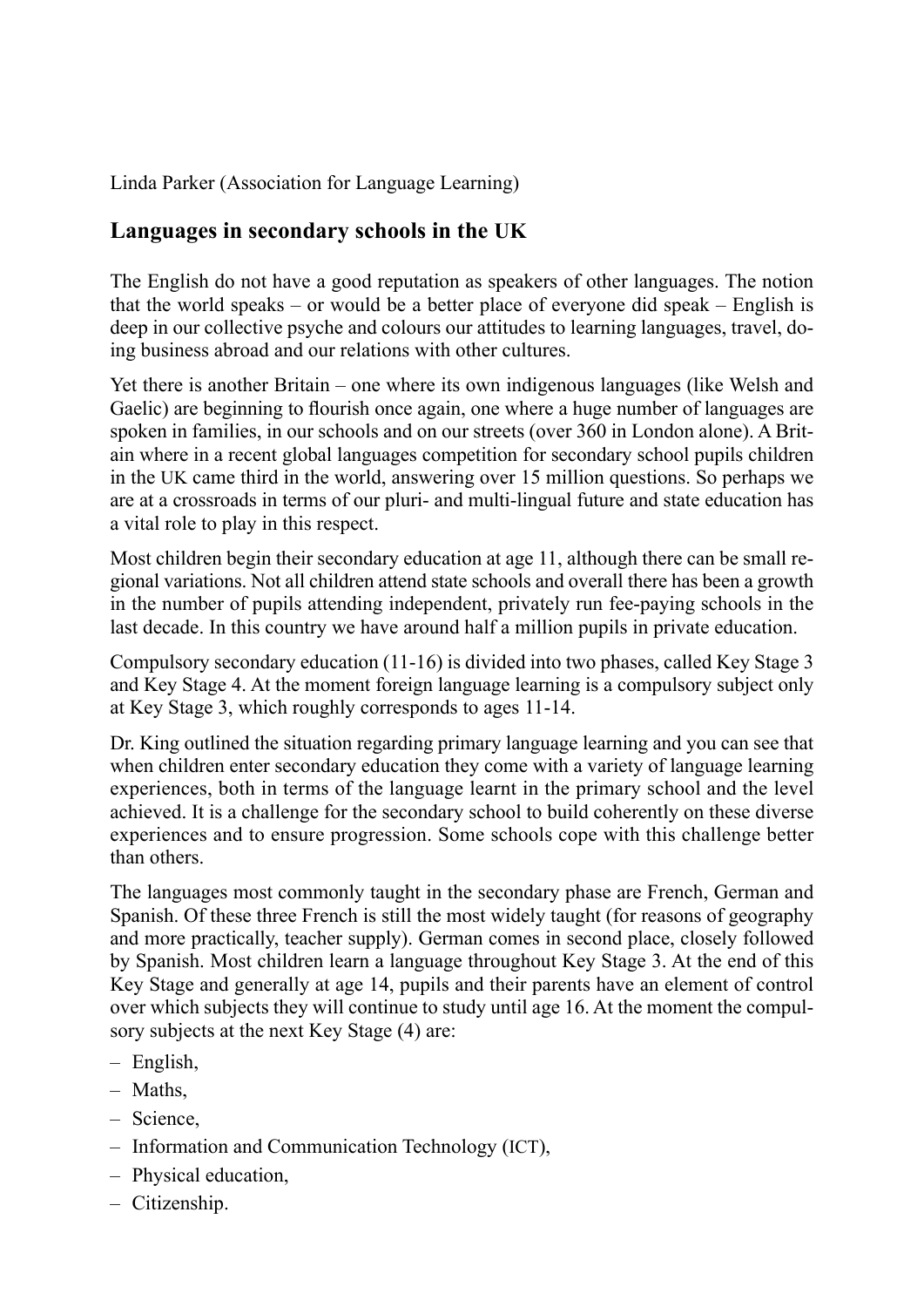Until 2004 languages were a compulsory part of the Key Stage 4 curriculum and the majority of pupils studied at least one foreign language until age 16. From 2004 onwards, as part of a revision in the National Curriculum, language learning was designated an "entitlement" subject which means that if a child wishes to learn a foreign language at KS4 then the school must be able to offer a language as part of the curriculum. It does not mean that a parent or pupil can demand a specific language.

As soon as these plans to change the status of languages were announced, the Association for Language Learning, the largest professional body of language teachers in the UK, staged a major consultation exercise with members. The conclusion was that if this measure were to be implemented, then we would see a serious decline in the numbers of pupils choosing to study a language beyond the age of 14. The Government went ahead with its plans and these predictions proved to be all too true.

At age 16 at the end of their  $11<sup>th</sup>$  year in full-time education pupils in England take examinations. The General Certificate of Secondary Education (GCSE) is the most common and well-established examination. In 2002, when the intention to make languages optional was announced over half a million pupils were entered for a language GCSE, by 2010 this number had fallen to just over 300,000. The reasons for this decline are complex – school systems which are not favourable to language learning; the ways in which schools' performance are measured by government; the wide choice of optional subjects; the view that languages are difficult; the unattractive content of the exam syllabus; the idea that everyone speaks English.

Moreover, what has become increasingly clear as language learning has declined at Key Stage 4, and what is of real concern, is the widening gap between social classes when it comes to languages education. Independent fee-paying schools have very high participation in language learning in the 14-16 age group, with around 90% of schools insisting on pupils in this age range continuing to study a language. In the state maintained sector, the highest levels of participation are in schools which select pupils by ability or which cater for pupils from more advantaged social backgrounds. Schools in areas of social deprivation with significant numbers of pupils from poor backgrounds have very low participation in language learning. And there are some schools which no longer teach languages at all at Key Stage 4.

All this has an effect on the later years of secondary education, from 16-18 years and we have seen here a decline in the proportion of young people who stay at school until age 18 choosing to take languages at Advanced Level.

Since summer 2010 we have had a new Government and like all new administrations in the UK, they come determined to change once again the state education system. We have a Curriculum Review which began in January 2010. The Review asks questions like: What should be the core subjects in the curriculum? What should the content of those subjects be? For languages this raises really important questions about the nature of our subject – is it for everyone or only for the most talented? Should learning a language be a compulsory for all pupils? And if so, how do we create successful routes to language learning for the less able student as well as the most able?